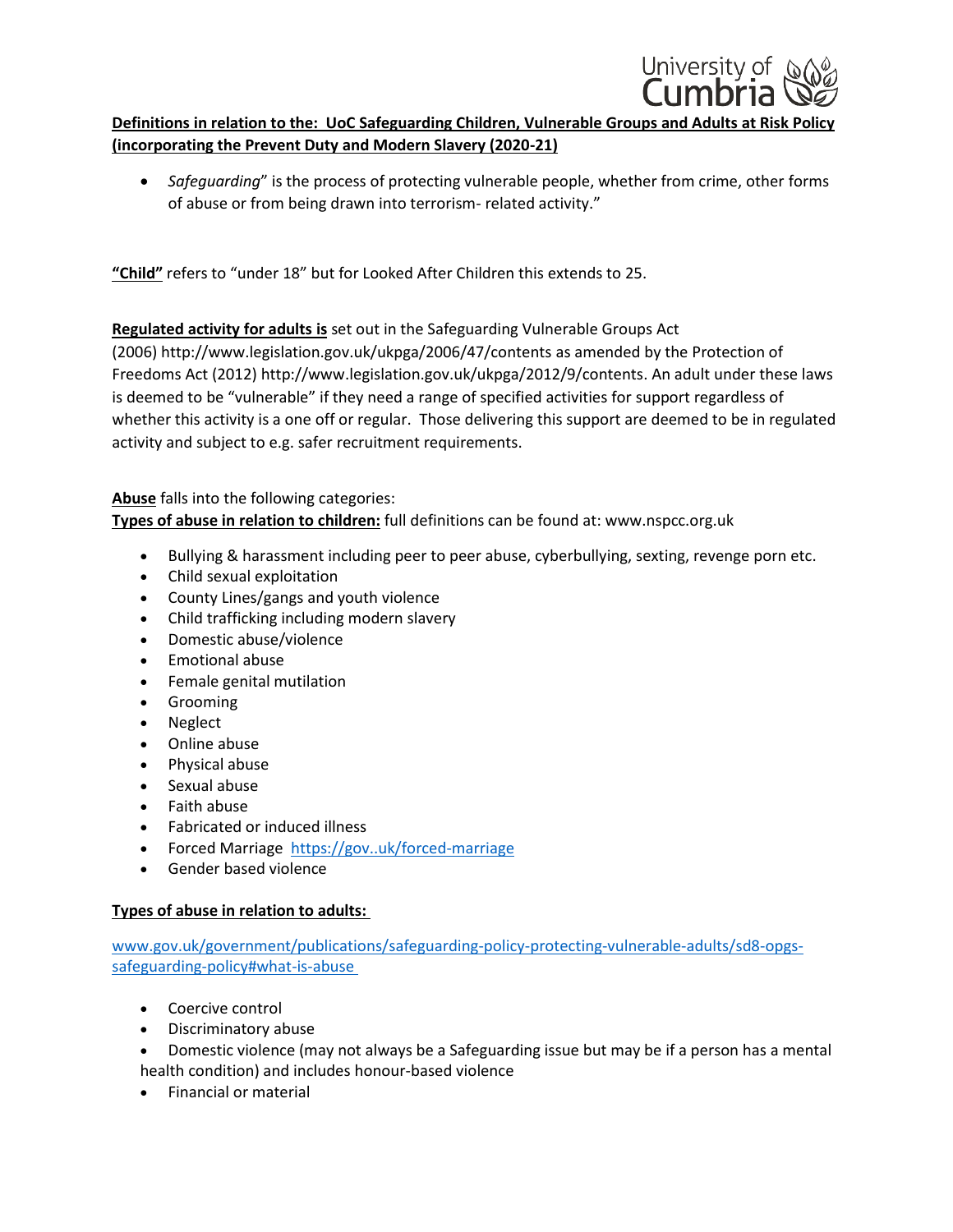

- Modern slavery
- Neglect or acts of omission
- Physical
- Psychological
- Sexual

Abuse can be perpetrated by an individual (often known to the victim) or it can be organisational. Abuse can be perpetrated by peers.

## **Definitions in relation to the Prevent Duty**

The University is required to "*have due regard to the need to prevent people from being drawn into terrorism.*" (Prevent Duty). In relation to Prevent:

- An "*ideology" is a set of beliefs*
- *"Radicalization"* is defined by the Government's Prevent Duty Guidance as *"the process by which a person comes to support terrorism and extremist ideologies associated with terrorist groups."*

It is recognised that radicalisers prey on individuals and individuals are attracted into terrorism in many cases due to underlying vulnerabilities. In essence, radicalisation is largely a grooming process and is recognised as falling under Safeguarding.

- Factors which may contribute to vulnerability to being radicalised include (but are not limited to:)
	- o Possession of literature related to extreme views
	- o Experience of poverty, disadvantage or social exclusion
	- o Extremist influences
	- o An event or series of traumatic events global, national or personal
	- o Recent political or religious conversion
	- o Change in behaviour and/or appearance as a result of new influences
	- o Identity confusion
	- $\circ$  Conflict with family over religious beliefs and/or lifestyle choices/extreme views
	- o Victim of or witness to race or religious hate crime
	- o Pressure from peers associated with extremism
	- o Rejected by peer, faith or social group or family ie isolated, bullied etc
	- o Underachievement
	- o Mental health issues
	- o Substance misuse
- *Terrorism* is an action which endangers or causes serious violence, damage or disruption and is intended to influence the Government or to intimidate the public and is made with the intention of advancing a political, religious or ideological cause.
- "*Vulnerability*" describes factors and characteristics associated with being susceptible to radicalization